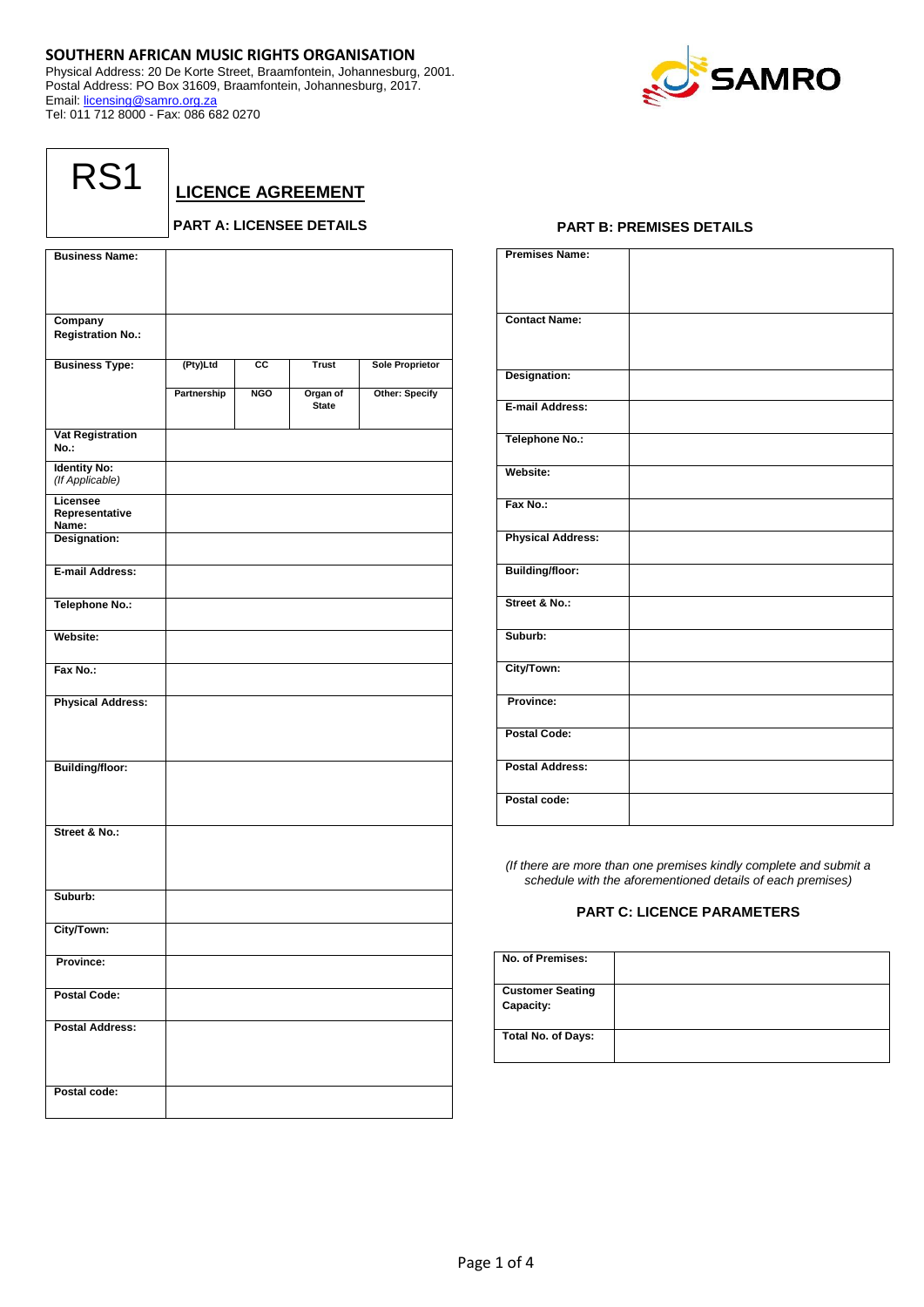# **PART D: LICENCE DETAILS**

## **1. TYPE OF LICENCE:**

# 1.1 This licence is a **RS1 TYPE LICENCE**.

# **2. GRANT OF LICENCE:**

- 2.1 SAMRO, subject to the Licensee complying with the terms of the Agreement, grants the Licensee a Licence to Perform, or permit to be Performed, any of the Works of Music for the time being in SAMRO's Repertoire, at the Premises.
- 2.2 The Licence is a 'blanket licence'. The Licensee is therefore entitled to, at the Premises and during the period that the Agreement is in force, Perform any of the Works of Music in SAMRO's Repertoire. The licence fee is payable irrespective of whether the Licensee elects to Perform SAMRO's Repertoire or not.

## **3. COMMENCEMENT DATE:**

3.1 This Licence will commence on the \_\_\_\_ day of \_\_ **2021\_**\_\_. ("Commencement Date")

# **4. PAYMENT OF LICENCE FEE:**

- 4.1 In consideration for the Licence Granted to the Licensee, the Licensee must pay to SAMRO an annual Licence Fee calculated in accordance with the SAMRO **Tariff RS1**, as amended from time to time ("Licence Fee").
- 4.2 The Licence Fee is payable annually, in advance, within 30 days (including weekends and public holidays) of the date of invoice.
- 4.3 The Licence Fee is based on the information provided by the Licensee. The licensee warrants that all information provided to SAMRO is true, correct and up to date.
- 4.4 SAMRO may amend the Tariff and Licence Fee payable, with 3 (three) months' prior written notice of any such amendment to the Licensee.
- 4.5 The Licensee is liable for payment of the amended licence fee from the date that the amended Tariff becomes effective.
- 4.6 If any increased Licence Fee becomes payable as a result of a change in the manner and extent of the Performance or usage of SAMRO's Repertoire, the Licensee must forthwith pay the proper proportion of such increased fee from the date of such change in the manner or extent of Performance of music.
- 4.7 If the amended Licence Fee is less than that which the Licensee previously paid, the pro-rata balance in respect thereof will be set off as a credit against the Licence Fee payable for the next ensuing year or, at the Licensee's option, refunded.
- 4.8 SAMRO will have the right, at any time during the subsistence of the Agreement, to reassess and check the Licence Fee payable by the Licensee and the parameters upon which the Licence Fee is payable.

### **5. DURATION, COMMENCEMENT AND PLACE**

- 5.1 The Licence will commence on the Commencement Date.
- 5.2 The Licence will continue in force for an indefinite period or until terminated by either Party in accordance with clause 16 below.
- 5.3 This Agreement is deemed to be concluded at SAMRO's physical address recorded herein above.

### **PART E: SAMRO TARIFF**

# **6. SCOPE OF TARIFF**

- 6.1 The **Tariff RS1** applies to the performance of incidental music before and after religious services, religious conventions and mass religious gatherings.
- 6.2 The Tariff RS1 excludes music performances during divine services and performances during concerts and similar events in association with such services.
- 6.3 This tariff provides for the performance of incidental music only for a duration not exceeding 45 minutes per day. Permission for additional music performances must be submitted to SAMRO in writing.

### **7. LICENCE FEES AND DEFINITIONS**

- 7.1 The Licence Fee is calculated by reference to: the Customer Seating Capacity of the venue during religious services.
- 7.2 **"Customer Capacity"** means the maximum number of persons which could be accommodated in the venue.
- 7.3 **"Performance**" includes performance by means of a disc player, tape machine, other devices for playing musical works, and includes performance by means of a radio and/or television set or diffusion loudspeakers, Whether or not the apparatus is owned by the employer or employee(s).
- 7.4 The Licence Fee payable will be calculated based on the following amounts:
- 7.4.1 **A fee of R19.88 for every customer seating capacity per annum.**

(This agreement consists of Part A, B, C, D, E, F and G Please see overleaf)

### **PART F: SIGNATORIES**

### **FOR AND ON BEHALF OF THE LICENSEE:**

Who warrants that he/she is duly authorised to sign this Agreement and is fully aware of the stipulations contained herein.

Name:

Designation:

Date:

Witness:

### **FOR AND ON BEHALF OF SAMRO:**

Who warrants that he/she is duly authorised to sign this Agreement and is fully aware of the stipulations contained herein.

Name:

Designation:

Date:

Witness: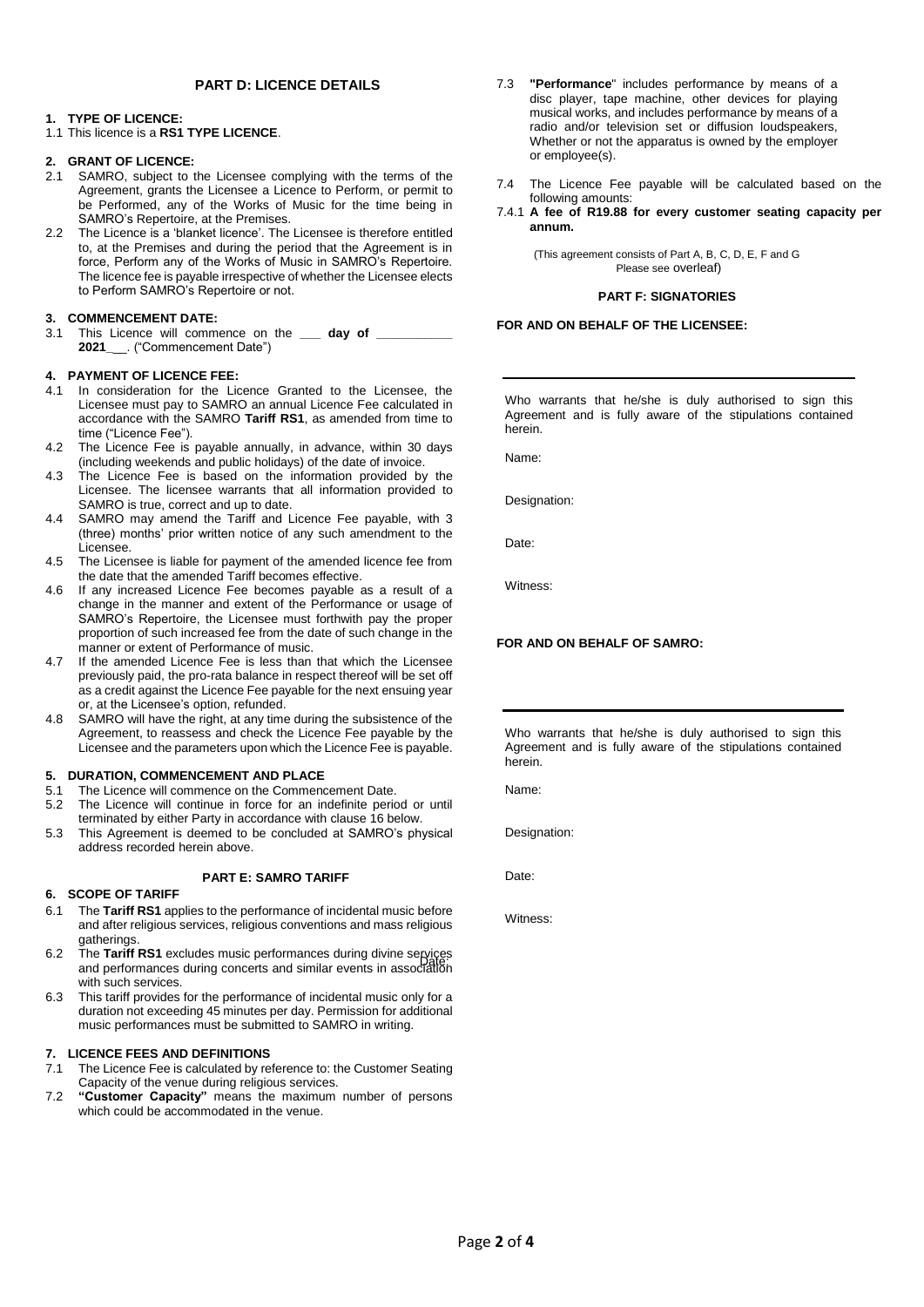### **PART G: GENERAL LICENCE CONDITIONS**

# **8. CRIMINAL OFFENCES**<br>8.1 The Licensee acknow

- The Licensee acknowledges that the use of SAMRO's Repertoire without the required licence constitutes an infringement of copyright and is an offence in terms of the Copyright Act 98 of 1978, punishable by a fine and/or imprisonment.
- **9. DEFINITIONS**
- 9.1 In these Licence Conditions:<br>9.1. **"Affiliated Society/jes"** 9.1.1 **"Affiliated Society/ies"** means any persons that are Collecting Societies (or which perform a role similar to Collecting Societies) in jurisdictions outside South Africa with which SAMRO is for the time being affiliated. A list of Affiliated Societies appears on SAMRO's website and is amended from time to time.
- 9.1.2 "Collecting Society/les" means a society for the protection of intellectual property or<br>collection of royalties and similar consideration for the use of any intellectual property<br>rights in any jurisdiction(s) in the under the Copyright Act 98 of 1978, as amended).
- 9.1.3 **"Day"** unless otherwise indicated means business days excluding weekend and public
- holidays. 9.1.4 **"General Amendment"** means an amendment made by SAMRO, from time to time, to
- these Licence Conditions, on notice to the Licensee. 9.1.5 **"Licence Conditions"** means the licence terms and conditions contained in this
- document, as amended from time to time in accordance with this agreement. 9.1.6 **"Licence Year"** means a period of 12 (twelve) calendar months commencing on the Validity Date or any anniversary of the Validity Date during the subsistence of the Agreement.
- 9.1.7 **"Members"** means the companies, organisations, persons and entities who are, during the term of the Agreement, members of SAMRO (including the members of the Affiliated Societies), and who have licensed, assigned and/or mandated the licensing of the Performance of Works of Music owned and/or controlled by them to SAMRO and/or the Affiliated Societies, as the case may be.
- 9.1.8 **"Party'** and/or **"Parties"** shall mean either of the parties to this Agreement and/or both of the Parties as the case may be.
- 9.1.9 **"Performance"** has the meaning ascribed to it in the Copyright Act 98 of 1978, as amended from time to time, and the words **"Perform"** and **"Performed"** and **"Performing"** will have the same meaning.
- 9.1.10 **"Personal Information"** has the meaning ascribed to it in the Protection of Personal Information Act 4 of 2013, as amended from time to time. 9.1.11 **"Premises"** shall mean the premises listed herein and in any related schedule, as
- 
- updated by the Licensee from time-to-time.<br>9.1.12 "SAMRO's Repertoire" and/or "Repertoire", means all Works of Music of SAMRO's<br>Members in respect of which SAMRO holds rights of Performance, including the Works of<br>Music of
- 9.1.13 **"Tariff Amendment"** means an amendment made by SAMRO, from time to time, to the tariff applicable to this Licence, on notice to the Licensee.
- 9.1.14 **"Territory"** means the Republic of South Africa, the Kingdom of Lesotho, the Kingdom of Swaziland and any other jurisdiction in which SAMRO is operational from time to time directly and not through an Affiliated Society. 9.1.15 **"Work of Music"** means the whole or a part of a musical work or of a musical work in
- combination with lyrics, words or any other literary work written for the purpose of accompanying the music, such as a song.
- 9.1.16 In this document all references to natural persons shall also refer to juristic persons and vice versa. **10. WARRANTIES:**

- 10.1 SAMRO warrants that it has the necessary approvals, licences and authorities to grant the Licence. SAMRO, authorised by written deeds of assignment, controls in the Territory, amongst others, the performing rights in the Works of Music of its Members and of the Members of the Affiliated Societies.
- 10.1.1 The Licensee warrants that it will, for the duration of the Agreement, comply with all laws applicable to the performance of its obligations in terms of this Agreement.
- 10.1.2 The Licensee warrants that all information provided to SAMRO by the Licensee or on its behalf, is complete, true, correct and up to date. 10.1.3 If it appears that the Licensee is a non-existent entity, and/or have not been registered as
- a juristic person at the relevant registrar's office, as at the date of signature of this Licence Agreement the person accepting the licence conditions will be personally liable in terms<br>of the Agreement, and will be bound by the terms and conditions thereof as if such person<br>was referred to and incorporated in the Lic
- 10.1.4 No term or condition contained in this Licence Agreement shall be interpreted in such a way that it waives or deprives the Licensee of any rights which the Licensee may have in terms of any applicable laws or to avoid any obligation SAMRO has in terms of any applicable laws or to set aside or override the effect of any provision of such laws or to authorise or do anything that is unlawful in terms of any law.

### **11. CONDITIONS**

- 11.1 If the Premises are temporarily or permanently used for any Performances or entertainment different in number or type from those forming the basis upon which this licence has been granted to the Licensee by SAMRO, the licence granted in terms of the Agreement will not extend to or be deemed to authorise such different Performances or entertainment.
- 11.2 Without limiting the generality of clause 11.1 above, the Licence will not extend to or authorise:
- 11.2.1 the Performance in their entirety of oratorios and other choral works or of excerpts therefrom which excerpts are of more than 20 minutes duration; 11.2.2 the Performance of ballets, or dramatico-musical works such as operas, musical plays,
- 
- revues or pantomimes in so far as they consist of material written expressly therefor; 11.2.3 the Performance of any excerpt from any Work of Music if accompanied by dramatic action, dumb show, costume, scenic accessories, or other visual representation of the same work;
- 11.2.4 the Performance of any Work of Music accompanied by any words other than those (if any) published or otherwise associated therewith by the copyright owner; any such work in any altered or rearranged form, or with such costume or action as to produce parodied or burlesque effects; or any such work adapted to a dramatic form;
- 11.2.5 the Performance (except by means of duly authorised records and/or radio or television<br>receiving sets) of vocal excerpts from dramatico-musical works as aforesaid if the right of<br>such Performance is forbidden or res

11.2.6 the Performance of Works of Music from beyond the boundaries of the Premises; and/or 11.2.7 the recording of any Work of Music or any portion thereof.

### **12. ENTRY UPON THE PREMISES**

11.1 The Licensee must allow representatives of SAMRO to inspect the Premises, at any time during office hours, for the purposes of checking the particulars upon which the Licence Fee payable by You is assessed, as well as Your compliance with these Licence Conditions.

### **13. LICENCE FEE PARAMETERS**

13.1 The Licensee must within 30 days of the last day of each Licence Year, for purposes of calculating the Licence Fee payable, provide SAMRO with a Licence Parameter Return ( available on the SAMRO website), indicating any and all changes to the licence parameters

- set out in this Agreement. **14. FAILURE TO MEET REPORTING OBLIGATIONS**
- 14.1 Should the Licensee fail to furnish the Licence Parameter Return referred to in clause 13.1 above within the required time period, SAMRO will be entitled to invoice the Licensee based
- on the licence parameters upon which the preceding invoice was based. 14.2 The provisions of clauses 14.1 do not absolve the Licensee of its obligation to provide SAMRO with its amended and correct Licence Parameter Returns and SAMRO will not be precluded from demanding delivery of the said returns.
- 14.3 In the event that the Licence Fee payable based on the Licence Parameter Return is greater than the Licence Fee payable in terms of clause 13.1, the Licensee will be liable for the difference between the two amounts, together with interest on such difference.
- **15. MUSIC USAGE RETURN**
- 15.1 The Licensee must, for the duration of the Agreement and on a quarterly basis, submit to SAMRO the following information regarding each and every Work of Music Performed at the<br>Premises: the name of the Work of Music; the name(s) of each composer; the name(s) of<br>the arranger; the name(s) of the performer; the
- 15.2 The Information must be delivered to SAMRO by way of post and/or e-mail, within 30 (thirty)
- days (including weekends and public holidays) of the last day of each quarter. 15.3 The Information must be recorded on a Music Usage Return Form which is available from SAMRO in electronic form.
- 
- 15.4 Each Music Usage Return must be signed by the Licensee. 15.5 SAMRO requires the information set out in clause 15.1 in order to allocate the funds it collects to its Members in accordance with its system of distribution. The Licensee acknowledges<br>that failure to provide this information could result in SAMRO's Members not being<br>remunerated for the Performance of their Works of M
- 15.6 In the event that the Licensee fails to provide SAMRO with the Music Usage Return, SAMRO may at its discretion secure the services of a third party to collate and prepare the Music Usage Return for the Licensee. The Licensee will be liable for all the costs associated with the collation and preparation of the Music Usage Return by such third party.
- 15.7 In view of the fact that this is a 'blanket licence', it is specifically recorded that the information required to be submitted by You in terms of this clause 15 does not in any way have a bearing on or relate to the quantum or calculation of the Licence Fee payable by the Licensee to SAMRO.

### **16. TERMINATION**

- Either Party may terminate the Agreement and in so doing terminate the licence granted to the Licensee providing the other with 3 (three) months' prior written notice.
- 16.2 In the event that the Licence Agreement is terminated in accordance with 16.1, the Licensee will remain liable for any and all amounts payable to SAMRO for the licence up to and<br>including the date of termination of the Agreement.<br>16.3 Upon the termination of this contract by either Party, the Licensee will no lon
- authority to Perform SAMRO's Repertoire.

### **17. CHANGE IN LICENCE PARAMETERS**

- 17.1 Notwithstanding, and in addition to, Your obligation to provide SAMRO with Music Usage<br>Returns, and for purposes of allowing SAMRO to adjust the Licence Fee payable by You,<br>You must also notify SAMRO in writing of any
- 
- 17.1.2 the ownership of the Licensee or its business and/or<br>17.1.3 trading name(s) of the Licensees business and/or the
- 17.1.3 trading name(s) of the Licensees business and/or the Premises; and<br>17.1.4 the date of any of the changes referred to in this clause 13.
- 
- 17.1.4 the date of any of the changes referred to in this clause 13. 17.2 This notice must be given in writing to SAMRO and sent by registered post and/or email within 14 (fourteen) days of such change.
- 17.3 The Licensee acknowledges if it fails to furnish SAMRO with the information set out in clause 17, will have a detrimental effect on SAMRO's Members, resulting in SAMRO's Members not receiving the compensation to which they are entitled. **18. TARIFF AMENDMENTS**

- 18.1 Subject to your right to terminate this Agreement, provided for in clause 16 above, SAMRO may at its own discretion amend its Tariff at any time.
- 18.2 Any Tariff Amendment will take effect 3 (three) months after the date upon which SAMRO notifies the Licensee of such amendment to the Tariff.
- 18.3 You must, within 14 (fourteen) days of being requested in writing to do so, furnish SAMRO with any and all information required for the assessment of Licence Fees payable by virtue of any Tariff Amendment.
- 18.4 SAMRO reserves the right to make such variations in this tariff as it considers appropriate when licensing premises or performances which, in its opinion, do not fall within the scope of this tariff.

### **19. GENERAL AMENDMENTS**

- 19.1 Subject to your right to terminate this Agreement provided for in clause 16 above, SAMRO may at its own discretion, amend the terms upon which this Licence is granted at any time.
- 19.2 The Licensee agrees to be bound by any and all General Amendments from the date specified in the General Amendment Notice.
- 19.3 SAMRO may, at its own discretion, amend any errors which are self-evident errors including but without limitation spelling, punctuation, reference, grammar or similar or any other defect that does not materially affect the meaning and intent of this Licence Agreement.

**20. CONSUMER PRICE INDEX ADJUSTMENTS** 20.1 The Licence Fee payable by the Licensee will be adjusted automatically each year, on 1 July, in accordance with the official Consumer Price Index (CPI) as published by Statistics South Africa.

# 20.2 The notice periods provided for in clause 18 above in respect of Tariff Amendments will not apply to amendments to the tariffs relating to CPI adjustments.

- **21. VALUE ADDED TAX**<br>21.1 The Licensee must pa
- 21.1 The Licensee must pay to SAMRO, in addition to the Licence Fee due under any Tariff, a sum in respect of Value Added Tax calculated at the relevant statutory rate in respect of such Licence Fee.

### 21.2 SAMRO will provide the Licensee with an Original Tax Invoice in relation to the fee payable. **22. INTEREST ON OVERDUE AMOUNTS**

- 22.1 Any Licence Fee which is payable and remains unpaid for a period in excess of 30 (thirty) days from the date of the invoice, will attract interest at the current legal rate, calculated in accordance with the interest rate prescribed by the Minister of Justice in accordance with the
- Prescribed Rate of Interest Act 55 of 1975, as amended. 22.2 Such interest will be calculated monthly in advance and is payable by the Licensee to SAMRO on demand.

# **23. PERSONAL INFORMATION**<br>23.1 Subject to any applicable is

- 
- 23.1 Subject to any applicable laws, the Licensee authorises SAMRO to:<br>23.1.1 use any Personal Information that SAMRO for the purposes of processing, executing and<br>administering the Agreement; calculating Licence Fees; col
- 23.1.2 informing the Licensee of any SAMRO news and information or information relating to the Agreement; 23.1.3 informing the Licensee of any amendment, Tariff amendment or General Amendment to
- this Agreement. 23.1.4 access the Licensees Personal Information from credit bureaux relating to the Licensees
- payment profile for purposes of financial risk assessment, fraud prevention and debtor